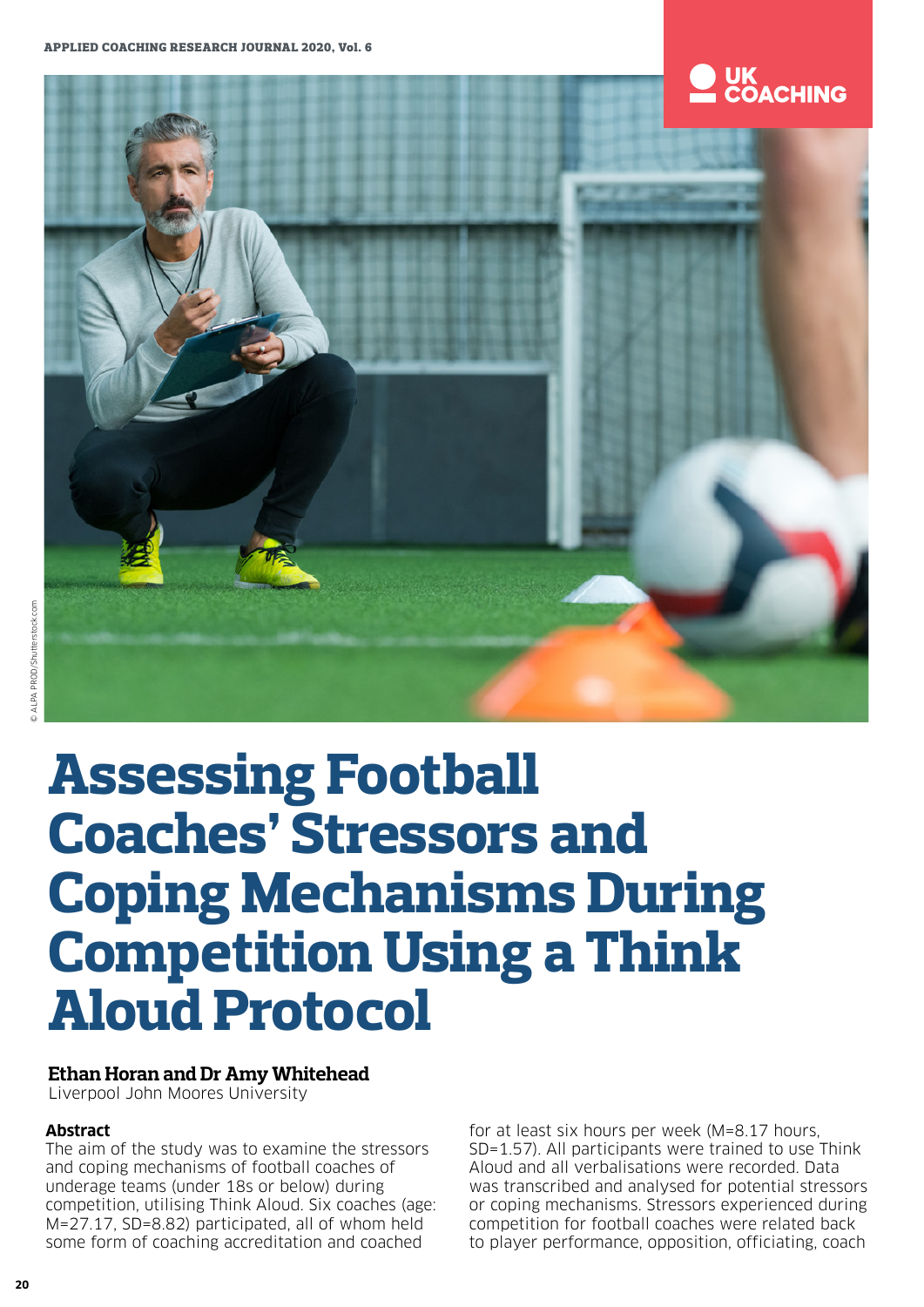performance, player welfare and organisation. Coping mechanisms used included problem, emotion and avoidance-focused strategies. This study displayed that Think Aloud can be used as a measure of stressors and coping mechanisms in coaches. It provides practical implications for coaches, in that they may consider the use of Think Aloud to gain an understanding of their current stress and coping responses and, in turn, improve their coping responses during competition-specific situations.

#### **Keywords**

Coaching, Think Aloud, stress, coping, football, competition.

#### **Introduction**

Stressors and how they are consequently coped with depict a key area of applied sport and coaching research (Whitehead et al., 2016; Thelwell et al., 2007). More specifically within coaching, it is important that we gain knowledge and understanding of what stressors occur and the subsequent coping mechanisms that are in place. Stress in both the athlete and coach can have a significant impact on performance (Lazarus, 2000). According to Norris et al. (2017), coach stress can have a negative impact on an athlete, highlighting the need for stressors to be further researched within a coaching setting.

The Transactional Model of Stress and Coping (TMSC) (Lazarus and Folkman, 1984) was used to underpin this research. The model depicts stress and coping instances occurring in a number of stages, the first of which is the primary appraisal. The primary appraisal represents a stage where threat, harm or a challenge must be dealt with (Swettenham et al., 2020; Quine and Pahl, 1991). Following this is the secondary appraisal, where there is an analysis of obtainable resources for coping (Quine and Pahl, 1991). Within athlete research, Swettenham et al. (2020) illustrate positive coping as seeing situations more as challenges rather than threats. The most widely used coping dimensions are problem-focused, emotion-focused and avoidance coping (Nicholls and Polman, 2008; Compas et al., 2001).

The primary appraisal of the TMSC has been examined in sport and coaching. Such research has provided evidence for the negative psychological effects of coaching, such as self-doubt and anger (Olusoga et al., 2010). These are indicative of the stressors coaching can bring. Research has evidenced how a football coach's stress originated from bad performances, inappropriate training

conditions and officiating (Thelwell, et al., 2010), in addition to competition environment and athlete behaviours (Rees, 2011). Other research indicates that coaches experience a range of different stressors within a football environment, such as poor officiating and contract violation (Surujilal and Nguyen, 2011).

As stress and coping is a transactional process and does not occur in isolation (Lazarus and Folkman, 1984), it is important to consider the coping mechanisms that are employed by coaches when experiencing stressors. Potts et al. (2019) found that the most salient coping mechanisms within coaching involved problem solving, information seeking, selfreliance and seeking support in coaches. Olusoga et al., (2010) also found that elite coaches prioritised psychological skills, planning and the coachathlete relationship in their coping. Other coping mechanisms that have been reported involved mindfulness training (Longshore and Sachs, 2015).

A common theme throughout the majority of these previous studies is a reliance on retrospective methods of data collection (Potts et al., 2019; Olusoga et al., 2010). Capturing stress and coping data from a participant at a later date may be distorted by memory decay or knowledge about the success of the task, which may lead to biased reports (Ericsson and Simon, 1980; Whitehead et al., 2015).

Think Aloud offers an alternative method that eradicates such disadvantages (Ericsson and Simon, 1993). Think Aloud represents a form of verbal reporting that involves a person verbalising his or her thoughts throughout the duration of a task (Eccles and Arsal, 2017). This permits information within the short-term memory to be captured in real time. Such thoughts and feelings may be forgotten if asked to recall at a later time. Consequently, Think Aloud offers a potential solution to retrospective memory decay or potential bias in reports. Ericsson and Simon (1980) propose three different levels of Think Aloud:

- Level 1 the expression of inner speech
- Level 2 the articulation of thoughts that are not in a direct focus but must be said aloud
- Level 3 explanation surrounding certain cognitions and reasons for actions.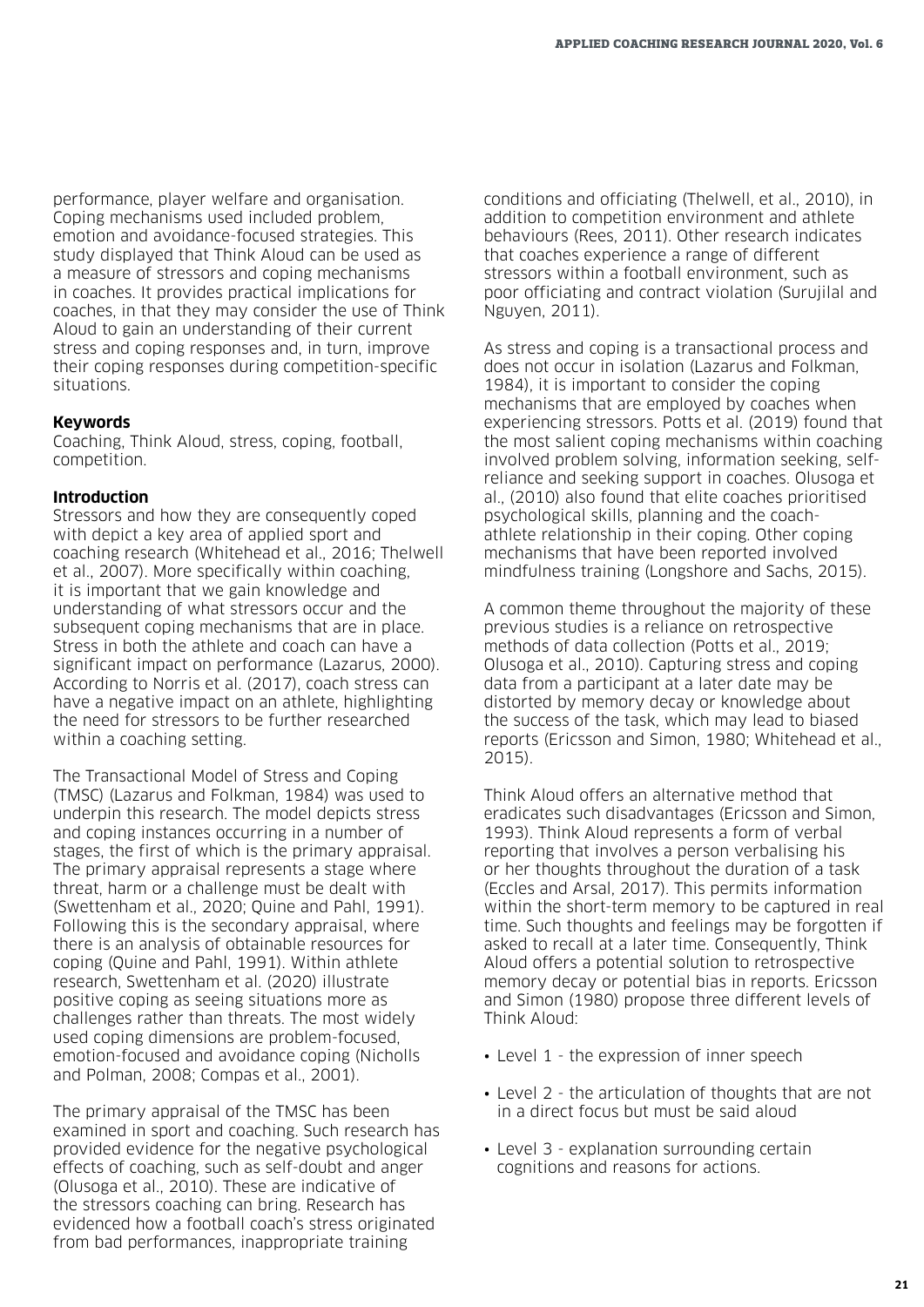Nicholls and Polman (2008) demonstrated this method to be effective for data collection within sport in a study with golfers. They used Think Aloud to identify stressors and coping strategies in high performance golfers. Since this study, further research has implemented the use of Think Aloud in sport. For example, Whitehead, et al. (2016) has used Think Aloud to identify cognitive differences between higher and lower skilled golfers. In addition, Samson et al. (2017) utilised Think Aloud to assess the in-event cognitions of longdistance runners, which also collected stressors within the study. Whitehead et al. (2018) assessed the cognitions of cyclists over a track of 16.1 kilometres using Think Aloud.

However, the technique does not come without flaws. According to Eccles (2012), descriptions/ explanations can occur that are not part of the actual thought process. Also, an occurrence called verbal overshadowing can happen. This means that during Think Aloud, the participant can become distracted from actually verbalising their thoughts (Lee et al., 2019; Chin and Schooler, 2008). Stephenson et al. (2020) adds to this, displaying that the coach within this study experienced feelings of anxiety whilst using Think Aloud.

Despite these disadvantages, Think Aloud is a solid method of gathering data concurrently during the completion of a task and to capture data such as stressors and coping mechanisms.

Therefore, this study aims to adopt the use of Think Aloud to capture the stressors and coping mechanisms of male football coaches during a competition environment.

#### **Methods**

#### **Participants**

Six male participants took part in the study, all of whom coached underage schoolboys' football league teams and participated in at least six hours of coaching per week (M=8.17 hours, SD=1.57). Of the six coaches (age: M=27.17, SD=8.82), three were licensed (UEFA B licence or above) and three were non-licensed (below UEFA B licence). All six coaches had a Football Association of Ireland (FAI) coaching accreditation. Additionally, all coaches coached on a part-time or voluntary basis. Ethical consent was granted from the authors' institutions and all participants signed a consent form prior to data collection.

#### Materials

The study took place on the side of football pitches around the Leinster region of Ireland. The coaches would perform normal duties with their own team. The Olympus DM-650 digital recorders gathered real-time verbal data from participants during matches. These were placed in the participants' pocket, whilst the microphone was attached to their shirt collar.

#### Procedure

Approximately 45 minutes before the protocol, participants met with the author and executed a number of specific Think Aloud practice tasks (see Birch and Whitehead, 2020). This familiarised the participants with the Think Aloud process. Participants were instructed to verbalise their thoughts and were given the following instructions: "Please Think Aloud as much as possible; only say what you are thinking at the time; do not try to explain your thoughts." During the initial Think Aloud training tasks, participants were encouraged to ask questions and then clarify their understanding of the use of Think Aloud. All Think Aloud training was conducted within 30-40 minutes of the match situation.

#### Data analysis

From each audio recording the first 40 minutes of the football match were used from each participant. Only the first 40 minutes were used as two participants were only willing to participate for this length of time, so this approach provided some consistency. After the data collection process, all audio files were transcribed. NVivo, a qualitative analysis software, was used to analyse the data. The study was informed by a constructivist epistemology. Although the authors believe that new knowledge is socially constructed, some of the themes have been generated from the previous knowledge of stress and coping known to the authors (Lazarus and Folkman, 1984; Kaiseler et al. 2012). Therefore, both a deductive and inductive approach was taken during data analysis, following Braun and Clarke's (2006) and Clarke and Braun's (2013) approach.

To identify stressor and coping strategies, a similar process to Kaiseler et al., (2012) was taken. This involved verbalisations that the first author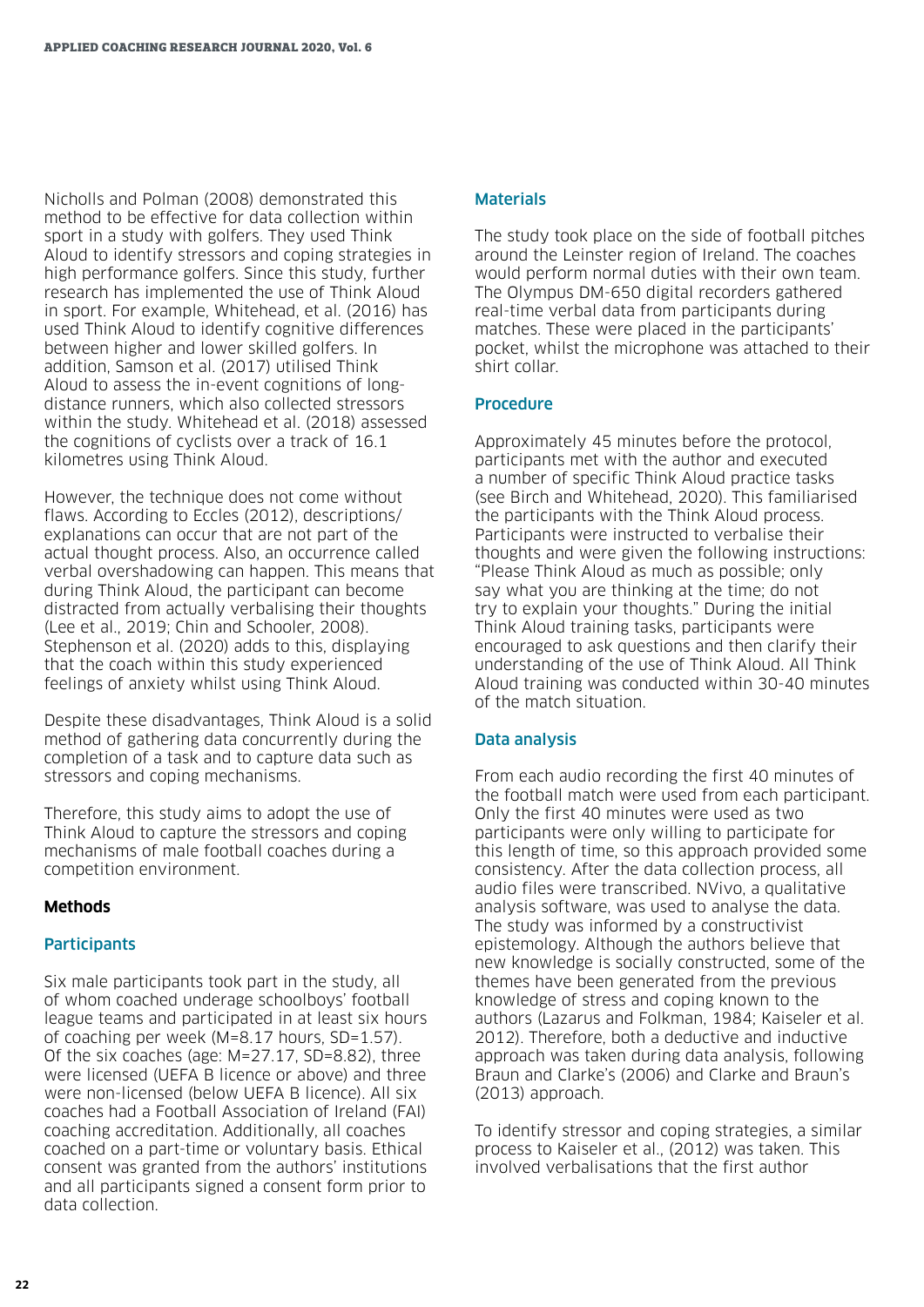perceived had caused the participant's adverse concern or worry, or had the potential to do so, being coded as stressors. Verbalisations, whereby participants attempted to manage a stressor, were coded as coping strategies. The analysis then followed an inductive process where the first author read all transcripts of Think Aloud in the NVivo software (step 1). Once complete, the first author developed a list of codes from the first two transcripts. At this stage, the initial codes were reviewed and considered by the second author (step 2). This collaborative coding approach is supported by Saldana (2013) as it allows a 'dialogic exchange of ideas' that support interrogation and discussion from multiple perspectives. From the initial inductive process, codes were grouped into stressors and coping, and Lazarus and Folkman's (1984) coding of emotion, problem and avoidancefocused coping was used in a deductive way to allocate the initial inductive 'coping responses' into these 'umbrella' coping categories. This inclusion of Lazarus and Folkman's (1984) coping responses was a result of the second author's involvement in the analysis process, where they linked previous theory to initial generated themes.

These deductive codes were then used as a starting point to analyse the remaining transcripts. However, as the first author identi fied new codes, they were also included in the analysis, and again they were considered and reviewed by the second author. Once all transcripts were analysed, a further review was conducted by the authors (step 4). Once complete and consistent with the potential limitations of inter-rater reliability as highlighted by Smith and McGannon (2018), a different researcher (outside the author team) acted as a critical friend to ensure data collection and analysis were plausible and defendable (step 5; Smith and McGannon, 2018). Following this re fining and naming of themes, the findings were produced (step 6) and are presented in the results section. It is important to note that this was a process of critical dialogue between authors. Rather than to agree or disagree to achieve consensus, the critical friend encouraged reflexivity by challenging the first author's construction of knowledge (Cowan and Taylor, 2016).

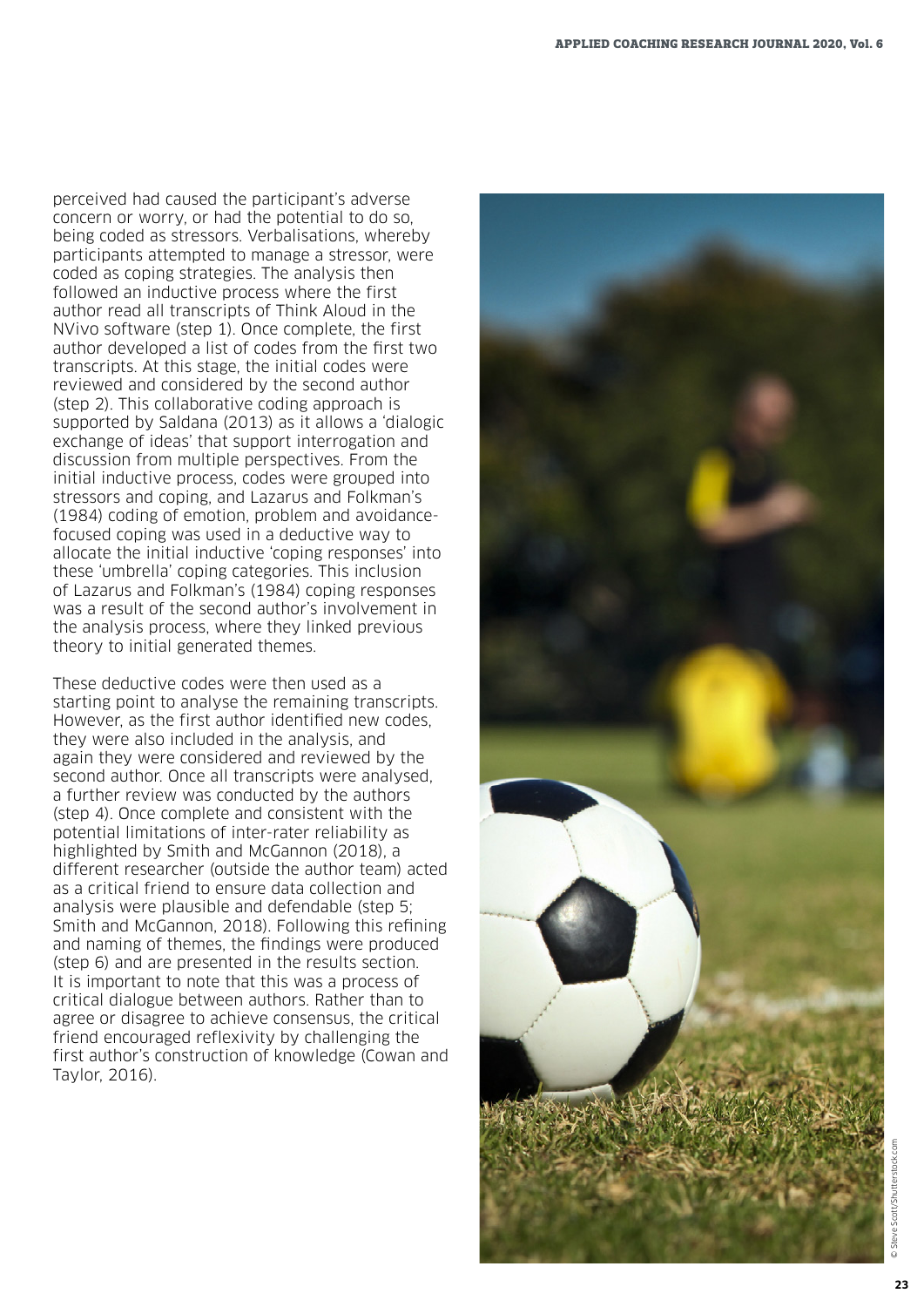#### **Results**

#### Table 1: Stressors experienced by football coaches during competition

| <b>Higher-order</b><br><b>Theme</b> | <b>Lower-order</b><br><b>Theme</b>       | <b>Score at time Opponent</b> |                   | Quotation                                                                                                                                                                                                                                               |
|-------------------------------------|------------------------------------------|-------------------------------|-------------------|---------------------------------------------------------------------------------------------------------------------------------------------------------------------------------------------------------------------------------------------------------|
| Performance                         | Performance<br>tactics                   | $1 - 1$                       | Above in<br>table | 'We haven't had a good phase of play at<br>all'.                                                                                                                                                                                                        |
|                                     | Technical<br>performance                 | $1 - 1$                       | Above in<br>table | 'Poor decision making is such a freaker.<br>Particularly from set-pieces when you<br>have a chance to keep the f*****g football'.                                                                                                                       |
|                                     | Team holding<br>onto winning<br>position | $1 - 1$                       | Above in<br>table | 'They still have a mental battle I suppose,<br>in the case of not conceding, not winning<br>games, chasing games. So they can go<br>away thinking we played well and won<br>rather than we played well and didn't win'.                                 |
|                                     | Conceding<br>goals                       | $1 - 4$                       | Above in<br>table | 'It's not good conceding 3 goals from set<br>plays and crosses'.                                                                                                                                                                                        |
| Opposition                          | Opposition<br>players                    | $0 - 0$                       | Below in<br>table | 'So the panic there was, our centre half<br>and right back keep stepping in front,<br>every time they're stepping in front<br>they're being turned by more physical<br>boys and that's what's going to cause us<br>trouble'.                            |
|                                     | Opposition<br>tactics                    | $1 - 0$                       | Below in<br>table | 'How're we in the middle? They've an<br>extra man in the middle, the 8, the 16 and<br>the 10 and the 17 is coming in as well'.                                                                                                                          |
|                                     | Opposition<br>actions                    | $1 - 3$                       | Below in<br>table | 'So the ref blew up for an injury and we<br>had possession of the ball and the other<br>team were pressing us. A big thing I hate<br>is when players don't give the ball back to<br>the keeper and instead kick it out of play,<br>really frustrating'. |
| <b>Officiating</b>                  | Referee<br>decision-                     | $1 - 4$                       | Above in<br>table | "Why would you wait that long to blow? I<br>hate refs. Ref is frustrating me anywaydo                                                                                                                                                                   |
|                                     | making                                   |                               |                   | your job right!"                                                                                                                                                                                                                                        |
|                                     | Referee<br>interference<br>with play     | $1 - 0$                       | Below in<br>table | "So the noise there was the ref been in<br>the way of the play. Third time he's been<br>in the way of the play. Two seconds later<br>he was in the way. Josh fouled again<br>because you can see the frustration in                                     |

0 - 0 Below in

table

him from trying to make key passes and the referee is constantly in the way. We're constantly trying to play central balls but he keeps on being in the centre too much."

"Home referee. They are literally just going to wind us up until the last."

Referee living location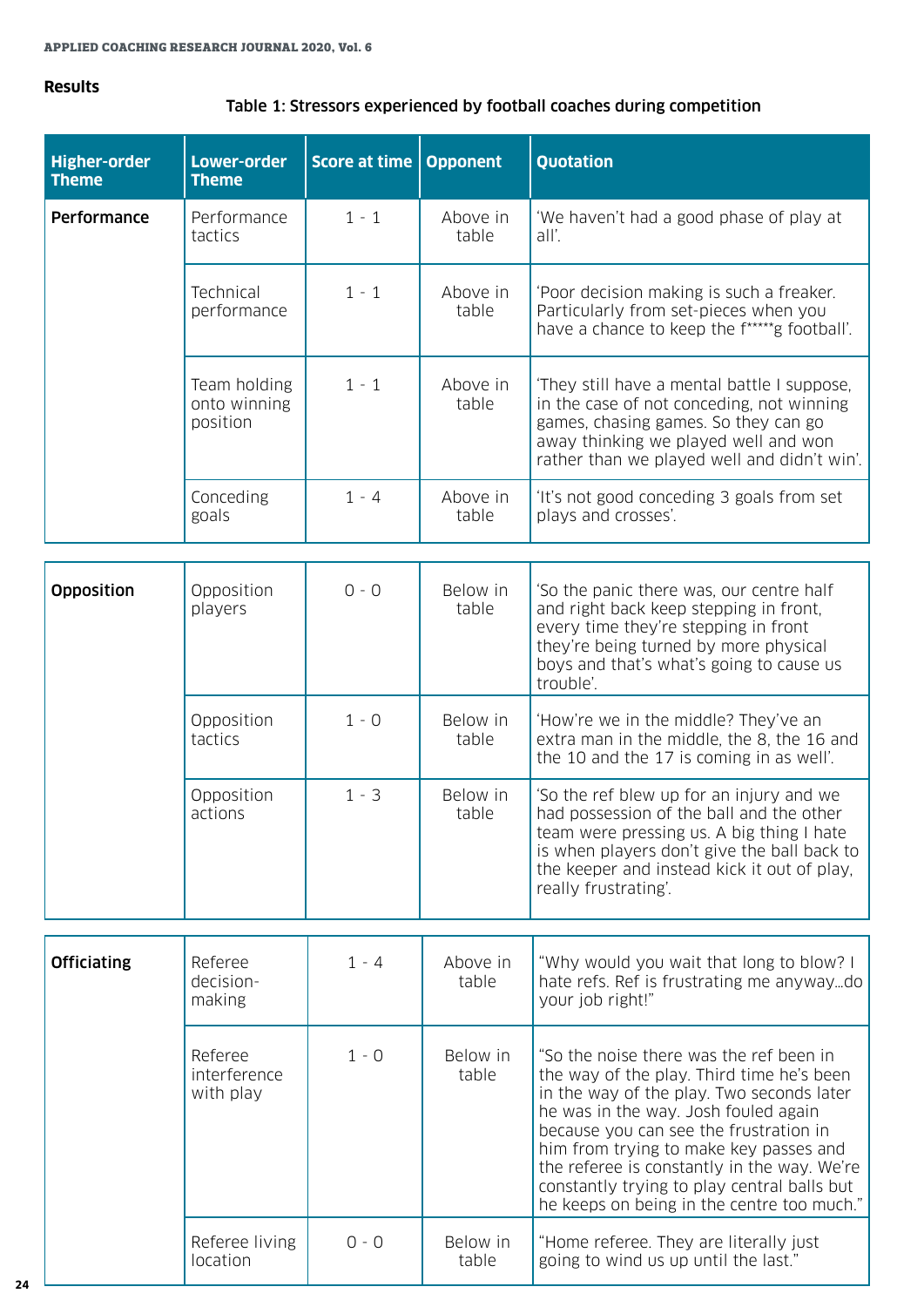| Coach<br>Performance  | Attaining perfection    | $0 - 0$ | Above in<br>table | 'I think, I'm not a psychologist, but<br>definitely in football you like to be<br>in control and the fact we couldn't<br>set up our dressing room, warm up<br>properly, get the kit out on time, I<br>feel like I'm out of control and get<br>stressed'. |
|-----------------------|-------------------------|---------|-------------------|----------------------------------------------------------------------------------------------------------------------------------------------------------------------------------------------------------------------------------------------------------|
|                       | Own coaching<br>methods | $0 - 0$ | Above in<br>table | 'Throws have been freaking me out<br>lately. Been trying to coach it but<br>the details and decisions. It's funny<br>how sometimes when its off the cuff<br>it's a lot better'.                                                                          |
|                       | Sharing information     | $0 - 0$ | Above in<br>table | As the game is getting more<br>and more away from us, its gets<br>frustrating you know? Quite tough to<br>impact it as well from this position'.                                                                                                         |
| <b>Player Welfare</b> | Player injury           | $1 - 0$ | Below in          | 'Player just pulled out of a challenge                                                                                                                                                                                                                   |
|                       |                         |         | table             | and I'm concerned because that's<br>where you could pull a hamstring'.                                                                                                                                                                                   |
|                       | Player safety           | $2 - 0$ | Below in<br>table | "This is the same craic as the ****<br>game with this lad, people milling<br>people. So the referee has let a few<br>decisions go and were probably 15,<br>$10$ minutes in and the issue is at                                                           |

| Player safety | $2 - 0$ | Below in<br>table | "This is the same craic as the ****<br>game with this lad, people milling<br>people. So the referee has let a few<br>decisions go and were probably 15.<br>16 minutes in and the issue is at<br>this time of the game if nobody has<br>been dealt with due to a decision.<br>he's given a yellow to our left sided<br>midfielder *****, so there's been a<br>few tackles now and the referee<br>should've pulled them up but it looks<br>like people think they've a license<br>now to make a few tackles and in<br>my opinion that's how somebody<br>gets hurt'. |
|---------------|---------|-------------------|-------------------------------------------------------------------------------------------------------------------------------------------------------------------------------------------------------------------------------------------------------------------------------------------------------------------------------------------------------------------------------------------------------------------------------------------------------------------------------------------------------------------------------------------------------------------|

| Organisational<br><b>Stressors</b> | Coach performing<br>officiating duties | $2 - 0$ | Below in<br>table | 'The coach shouldn't do the linesman<br>job'.                                                                                                                            |
|------------------------------------|----------------------------------------|---------|-------------------|--------------------------------------------------------------------------------------------------------------------------------------------------------------------------|
|                                    | Dishonesty from<br>other coaches       | $2 - 0$ | Below in<br>table | "He goes 'do you want a copy of it?',<br>I says you can't copy it, he says yea<br>you can, ******* told me you couldn't,<br>snakes aren't they?'                         |
|                                    | Organisation<br>disorganisation        | $0 - 0$ | Below in<br>table | 'Maybe we put too much pressure<br>on ourselves as coaches to do<br>everything perfect when really with<br>facilities and everything here is<br>difficult to have 100%'. |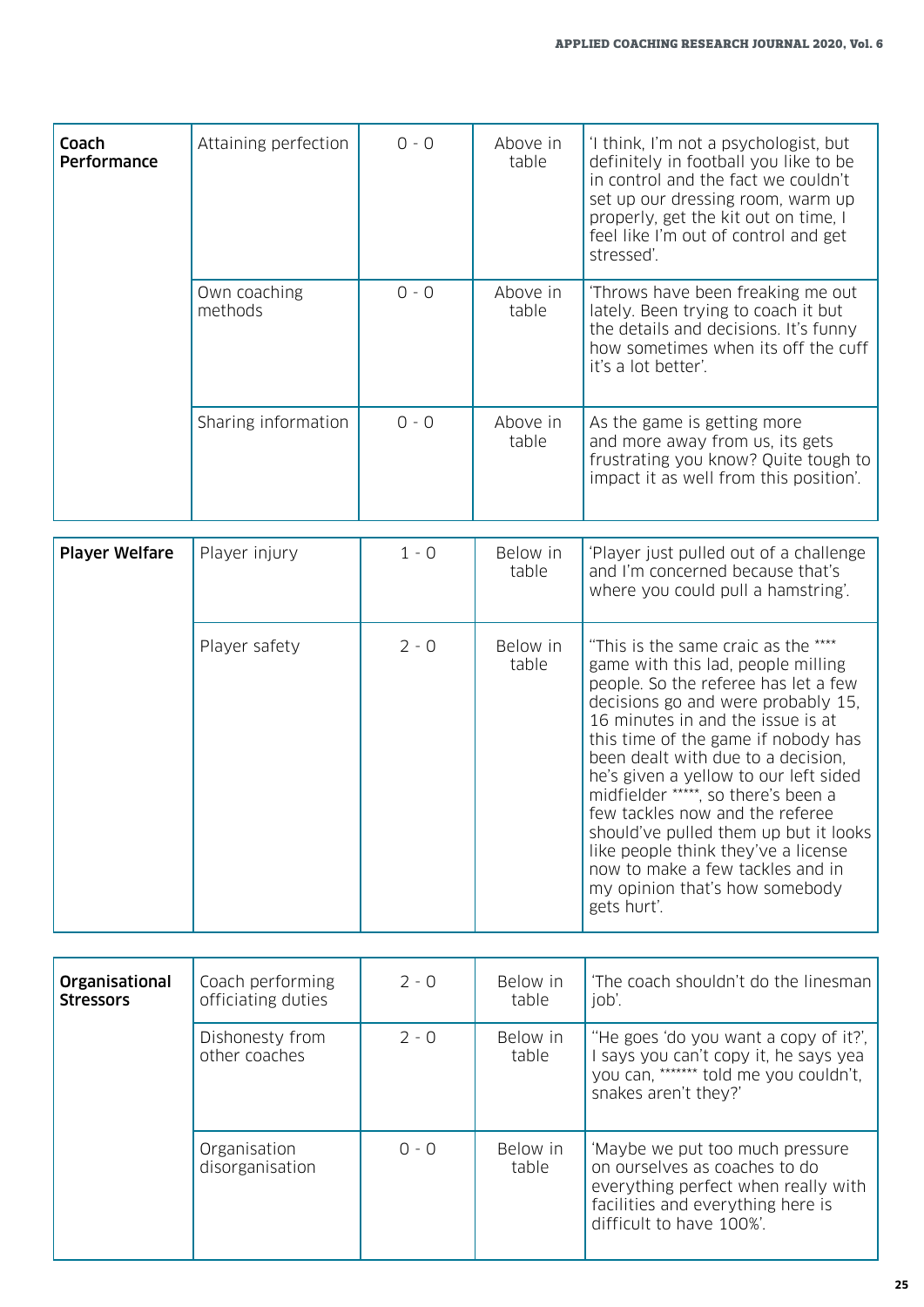| <b>Higher-order</b><br><b>Theme</b> | Lower-order Theme   Score at time   Opponent |         |                   | <b>Quotation</b>                                                                                                                                                                                                                                                                                                                                                                    |
|-------------------------------------|----------------------------------------------|---------|-------------------|-------------------------------------------------------------------------------------------------------------------------------------------------------------------------------------------------------------------------------------------------------------------------------------------------------------------------------------------------------------------------------------|
| Problem-<br>focused Coping          | Concentration                                | $1 - 0$ | Below in<br>table | "***** *****don't be caught, now look,<br>better. Now you have it'.                                                                                                                                                                                                                                                                                                                 |
|                                     | Planning                                     | $1 - 0$ | Below in<br>table | 'So the info I put onto the pitch<br>was there we tried to press the ball<br>60 -40 to pass the ball onto their<br>weakest centre half so our right<br>sided forward is going to press their<br>other centre back so the ball goes to<br>the other one so were going to angle<br>our run and hopefully the ball goes<br>to the other centre half and try nick<br>it in their half'. |
|                                     | Technical correction                         | $2 - 0$ | Below in<br>table | "*****, tell **** to stop trying to beat<br>men, tell him now. Were losing<br>possession every time he does it'.                                                                                                                                                                                                                                                                    |

## Table 2: Coping Mechanisms used by football coaches during competition

| Emotion-<br>focused Coping | Positive talk   | $0 - 0$ | Above in<br>table | 'Find straight away kids make a<br>mistake, heads go down. Be more<br>positive and actually give them<br>some positive encouragement'.                                                                           |
|----------------------------|-----------------|---------|-------------------|------------------------------------------------------------------------------------------------------------------------------------------------------------------------------------------------------------------|
|                            | Venting emotion | $2 - 0$ | Below in<br>table | "***** bleeding kicked the ball away<br>(t2a). Crying like a baby in front of<br>ref, he deserves it'.                                                                                                           |
|                            | Acceptance      | $1 - 1$ | Above in<br>table | 'Just realised we scored a goal just<br>there, obviously morale goes up<br>straight away, start playing better.<br>Relieves the pressure. But it was the<br>style of goal and the reaction was 2<br>minutes in'. |
|                            | Relaxation      | $0 - 0$ | Above in<br>table | 'Okay straight away it's a bit calmer<br>from me. Once I hear the whistle<br>kind of gets me in the mindset'.                                                                                                    |

| Avoidance<br>Humour<br>Coping | 0 - 0 | Below in<br>table | l'Pick him up boys, don't be<br>complicating it (mocking other<br>manager). |
|-------------------------------|-------|-------------------|-----------------------------------------------------------------------------|
|-------------------------------|-------|-------------------|-----------------------------------------------------------------------------|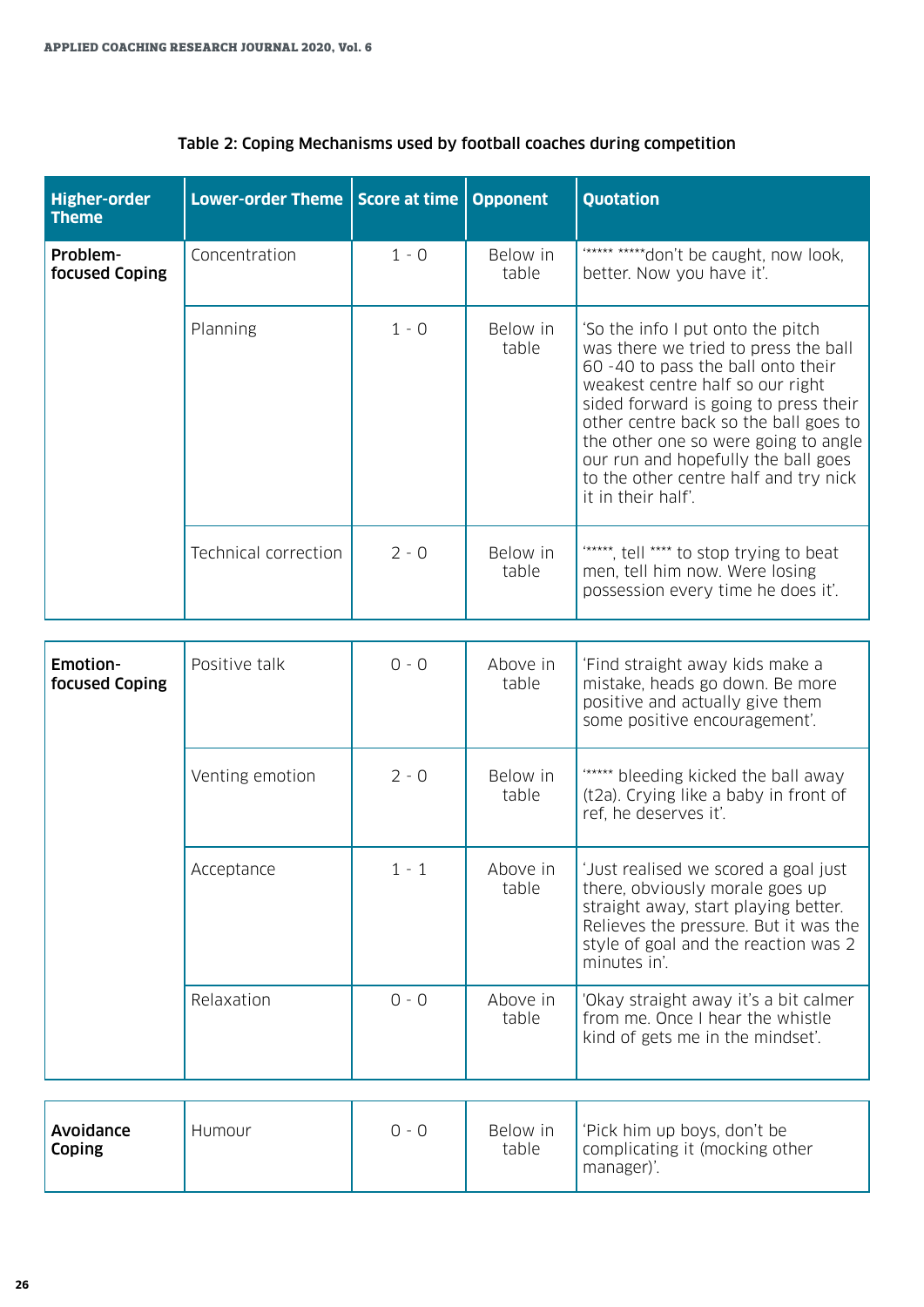#### **Discussion**

#### Findings

This study aimed to discover the different stressors and coping mechanisms experienced by male football coaches during competition using Think Aloud. The main stressors experienced during competition related to performance, opposition, officiating, coach performance, player welfare and organisational stressors. The coping mechanisms exhibited fit into the three coping responses of problem-focused, emotion-focused and avoidancebased.

**Performance-related stressors** appear to be salient with the coaches within this study. Two primary themes, technical performance and performance tactics (where coaches stressed over tactical decisions or individual player errors), are in accordance with previous findings by Thelwell et al. (2010), who found that a football coach's main stressor was linked to poor performances. The description of this stressor included performances with errors made by players, relating to technical performance. Similarly, Chroni et al. (2013) found that during competition player/athlete performance was one of the most prominent stressors. The implication of these results is that the player performance aspect of sport is a prominent stressor for coaches.

Another noticeable stressor was the **opposition**. This stressor related mainly to the opposition players, however, opposition actions and tactics also provided stress. The **officiating** of matches was a common finding both in the literature and this study (Chroni et al., 2013; Surujilal and Nguyen, 2011; Thelwell et al., 2010). The decision-making of the referee played a critical role in formulating this stress. Surujilal and Nguyen (2011) describe this stressor as being a common occurrence and also having a high capacity to manipulate coaching outcomes, which can affect the coach's position, giving reason to its sustained appearance in stressrelated studies on sport coaches.

The **coach's performance** was a key stressor with lower-order themes such as attaining perfection, own coaching methods and sharing information. Chroni et al. (2013) and Potts et al. (2019) both unearthed comparable outcomes to these findings. What can be concluded from this is that the coach may consistently stress over their own performance both in and out of competition. Player welfare was an additional higher-order theme, which is supported by the literature (Potts et al., 2019; Chroni et al. 2013). Potts et al., (2019) displayed this primary theme in their study, where full-time paid coaches stressed over player injury. What this demonstrates is that player injuries can be labelled as a consistent stressor for coaches whether it is in or out of competition.

The final main stressor was **organisationalrelated**. Three lower-order themes came about, including dishonesty from other coaches, organisation/disorganisation and the coach performing officiating duties. Potts et al. (2019) provides support for the first two lower-order themes, conversely, the last finding has not been documented in previous studies, to the author's knowledge. This adds to the literature in the area as the coach's stressors come about from the demand to do other duties. This stressor could appear due to the coach's concentration being taken away from the match.

How the coaches managed these stressors is displayed in a variety of coping mechanisms, which were separated into problem-focused, emotionfocused and avoidance coping categories. Problemfocused coping was a key strategy of coping, with planning being its main form. This supported findings by Olusoga et al. (2010). This would regularly be carried out by consulting with another colleague/coach. This also matched the findings of Surujilal and Nguyen (2011), who suggested that talking with colleagues assisted with coping. Technical correction was also displayed to be a reoccurring coping mechanism. This was achieved usually in the form of direct instruction. As far as the author is aware, this last finding has not been cited previously, adding to the literature. In more simple terms, coaches shout onto the pitch to tell players what to do technically, in order to cope with stressors brought about from competition.

Emotion-focused coping was employed regularly, with positive talk being a prominent form of managing stress. The coach would give positive words to other coaches or players. Venting emotions was also key in coping throughout the study. Thelwell et al. (2010) found that emotion-focused coping was applied in relation to performances. The coach would show frustration by shouting at players. However, the literature also suggests that psychological skills are often used as a means to control emotions (Olusoga et al., 2014; Levy et al., 2009; Thelwell et al.,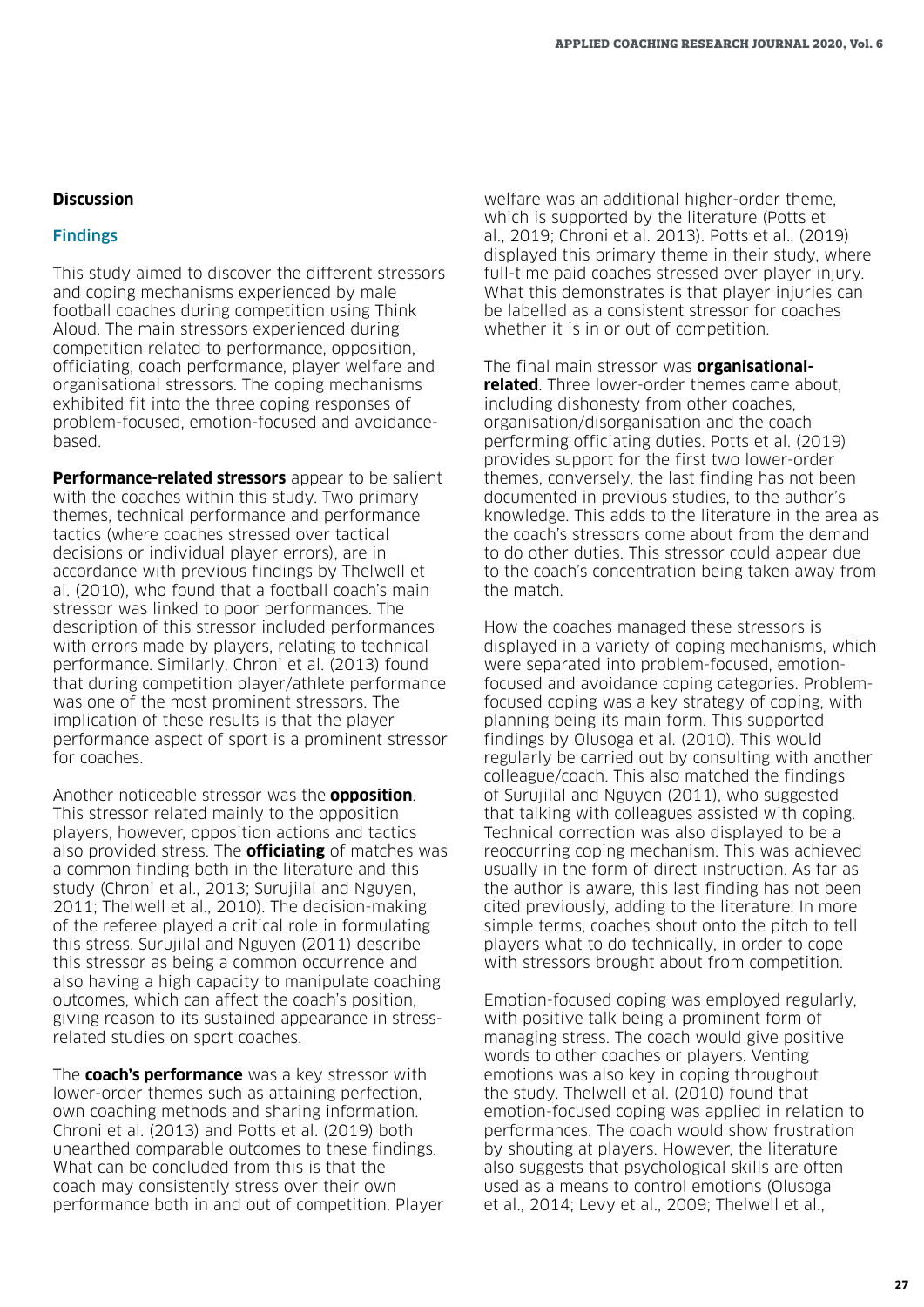2008). Additionally, Longshore and Sachs (2015) displayed, in an intervention-based investigation, that mindfulness is advantageous to calming coaches. No apparent psychological skill (other than Think Aloud) was used. The indication this gives is that coaches neglect, or are not aware, of psychological skills to assist them with their own coping/performance.

Avoidance coping was used by the sample (mainly humour). This was also the case in another Think Aloud study, however, this was non-related to coaching (Swettenham et al., 2020). Additionally, avoidance coping is a method used in previous coaching literature. Olusoga, et al. (2010) accounted for it being used seven times by coaches. Surujilal and Nguyen (2011) displayed it coming up twice within soccer coaches, however, this was in the form of ignoring the issue. This differs from its use in the form of humour, in this study. In alignment with the literature, avoidance coping was utilised but not to a great extent. This could mean it is not a beneficial coping mechanism as its use throughout the literature is minimal.

#### **Limitations**

The current study is not without limitations. Coaching may not always be a conscious process and Think Aloud cannot assess what happens to decision-making and coaching processes outside of awareness (Bowers et al., 1990; Jacoby et al.,1992). Therefore, future research may consider adopting both Think Aloud and video observations, where coaches can engage in stimulated recall to supplement the additional Think Aloud data.

Furthermore, Think Aloud could have had an impact on the coaches' verbalisations of stress. Despite there being no noticeable evidence in the audio recordings, coaches may have felt self-conscious (Stephenson et al., 2020) and as a result reactivity may have occurred, where the coaches think more about their thinking (Double and Birney, 2019). This may in turn have had an impact on what the coaches may have verbalised.

The sample size used in the study was only six. This depicts a relatively small sample size in comparison to previous research in Think Aloud literature. Swettenham et al. (2020) and Whitehead et al. (2016) used 16 participants, Welsh et al. (2018) employed seven and Samson et al. (2017) used 10. Although the study differed slightly from these above in the sense that it took a qualitative constructivist approach, a larger sample could have provided additional stress and coping themes or further strengthened the current findings. Future

research should aim to match or go beyond what is expected in terms of sample size in current Think Aloud studies.

Additionally, the use of a single-gender sample limits the results to males. The study only offers results from the male perspective, meaning results cannot be applied to both genders. Future studies should aim to include a mixed gender sample or a female-specific sample.

#### **Conclusion and practical implications**

The purpose of this study was to analyse male football coaches' stressors and coping mechanisms, during competition, utilising Think Aloud. The findings of the study demonstrate six main stressors (performance, opposition, officiating, coach performance, player welfare and organisational) during competition and a range of coping mechanisms (all allocated into problem, emotion or avoidance-focused categories). These results provide readers with real-time stressors and coping mechanism experience by football coaches, using a novel method of data collection (Think Aloud).

From a practical perspective, coaches may want to adopt the use of Think Aloud in their future coaching to gain an insight into their own stress and coping responses, which in turn can help support their development in managing this stress and incorporating more successful coping responses. Consequently, this could lead to an improved performance within the team or athlete being coached. This is something that we also recommend for future researchers who wish to adopt the use of Think Aloud as a coach development tool.

#### **Key points**

- Think Aloud is an effective measure of stress and coping for football coaches.
- Football coaches' stressors, during competition, span over performance, opposition, officiating, coaching performance, player welfare and organisational-related stressors.
- Football coaches cope with such stressors by mainly dealing with the problem itself directly (concentration, planning, technical correction) or through focusing on the emotional aspect of the situation (positive talk, venting emotion, acceptance and relaxation).
- Football coaches may benefit from adopting certain psychological techniques to cope with stress during competitive match coaching.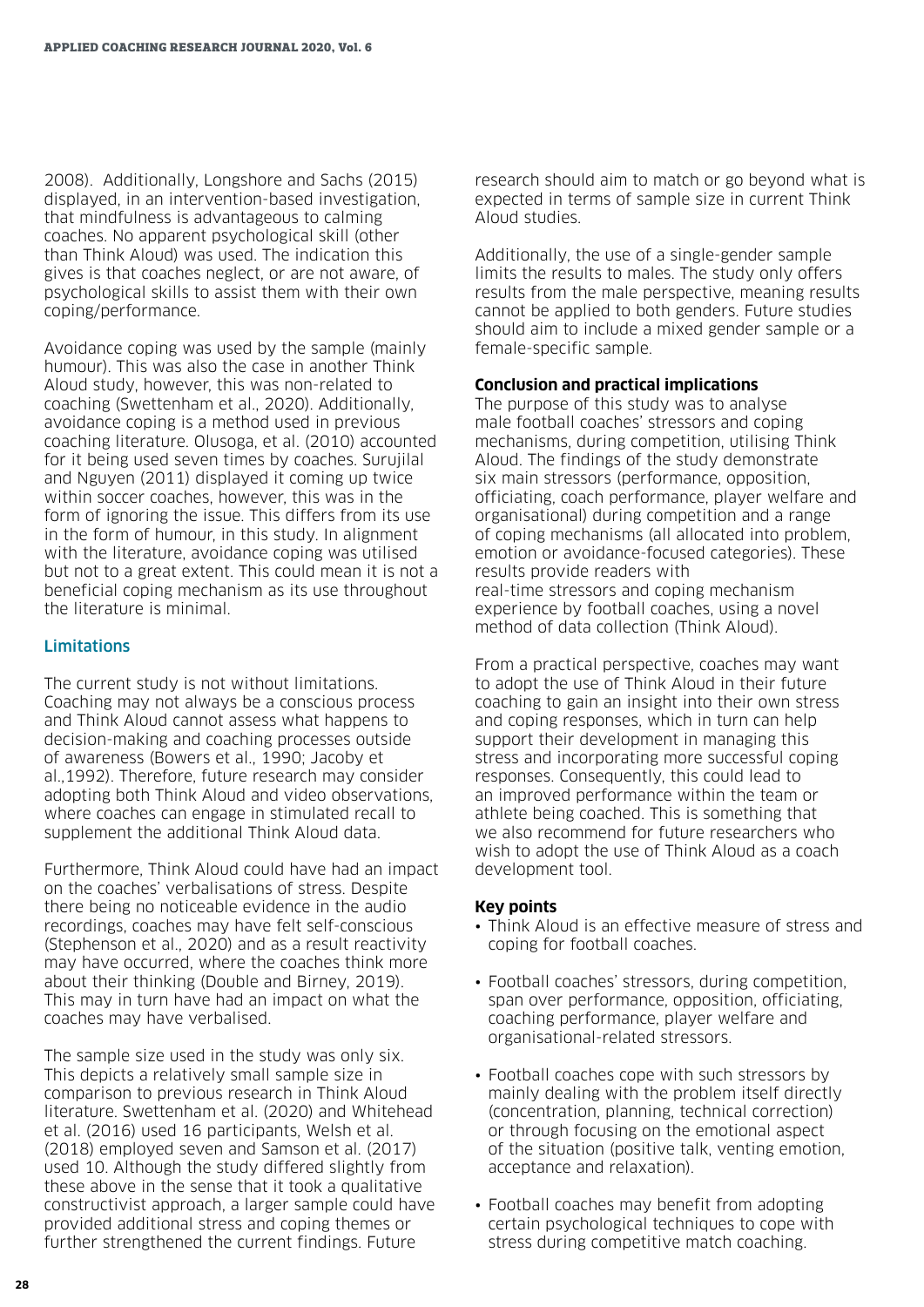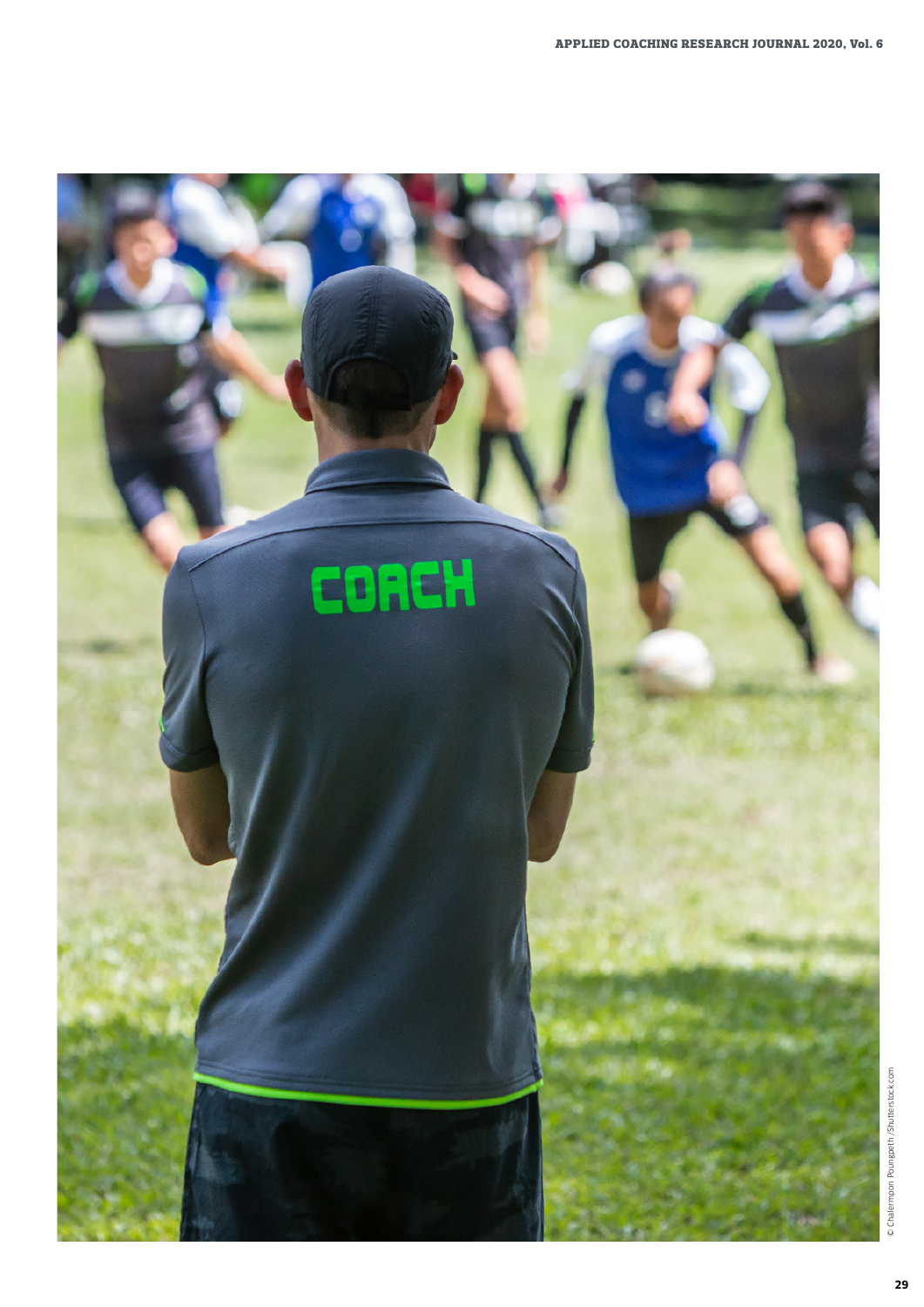#### **References**

Birch, P.D. and Whitehead, A.E. (2020) Investigating the comparative suitability of traditional and taskspecific think aloud training. Perceptual and Motor Skills, 127(1): 202-224.

Bowers, V.A. and Snyder, H.L. (1990), October. Concurrent versus retrospective verbal protocol for comparing window usability. In Proceedings of the Human Factors Society Annual Meeting (Vol. 34, No. 17, 1270-1274). Sage CA: Los Angeles, CA: SAGE Publications.

Braun, V. and Clarke, V. (2006) Using thematic analysis in psychology. Qualitative Research in Psychology, 3(2): 77-101.

Chin, J.M. and Schooler, J.W. (2008) Why do words hurt? Content, process, and criterion shift accounts of verbal overshadowing. European Journal of Cognitive Psychology, 20(3): 396-413.

Chroni, S., Diakaki, E., Perkos, S., Hassandra, M. and Schoen, C. (2013) What stresses coaches in competition and training? An exploratory inquiry. International journal of coaching science, 7(1).

Clarke, V. and Braun, V. (2013) Teaching thematic analysis: Overcoming challenges and developing strategies for effective learning. The psychologist, 26(2).

Compas, B.E., Connor-Smith, J.K., Saltzman, H., Thomsen, A.H. and Wadsworth, M.E. (2001) Coping with stress during childhood and adolescence: problems, progress, and potential in theory and research. Psychological bulletin, 127(1): 87.

Cowan, D., and Taylor, I. M. (2016) 'I'm proud of what I achieved; I'm also ashamed of what I done': a soccer coach's tale of sport, status, and criminal behaviour. Qualitative Research in Sport, Exercise and Health, 8(5): 505-518.

Double, K.S. and Birney, D.P. (2019) Reactivity to measures of metacognition. Frontiers in Psychology, 10, 2755.

Eccles, D. W. (2012). Verbal reports of cognitive processes.

Eccles, D.W. and Arsal, G. (2017) The think aloud method: what is it and how do I use it?. Qualitative Research in Sport, Exercise and Health, 9(4): 514- 531.

Ericsson, K.A. and Simon, H.A. (1980) Verbal reports as data. Psychological review, 87(3): 215.

Ericsson, K. A., and Simon, H. A. (1993) Protocol analysis: Verbal reports as data (Revised Addition ed.).

Jacoby, L.L., Lindsay, D.S. and Toth, J.P. (1992) Unconscious influences revealed: Attention, awareness, and control. American psychologist, 47(6): 802.

Kaiseler, M., Polman, R.C. and Nicholls, A.R. (2012). Gender differences in appraisal and coping: an examination of the situational and dispositional hypothesis. International Journal of Sport Psychology, 43(1): 1-14.

Kelley, B.C., Eklund, R.C. and Ritter-Taylor, M. (1999) Stress and burnout among collegiate tennis coaches. Journal of Sport and Exercise Psychology, 21(2): 113-130.

Lazarus, R.S. (2000) How emotions influence performance in competitive sports. The sport psychologist, 14(3): 229-252.

Lazarus, R.S. and Folkman, S. (1984) Coping and adaptation. The handbook of behavioral medicine, 282325.

Lee, J., Knowles, Z. and Whitehead, A.E. (2019) Exploring the use of think aloud within Women's artistic gymnastics judging education. Psychology of Sport and Exercise, 40: 135-142.

Levy, A., Nicholls, A., Marchant, D. and Polman, R. (2009) Organisational stressors, coping, and coping effectiveness: A longitudinal study with an elite coach. International Journal of Sports Science & Coaching, 4(1): 31-45.

Longshore, K. and Sachs, M. (2015) Mindfulness training for coaches: A mixed-method exploratory study. Journal of Clinical Sport Psychology, 9(2): 116-137.

Nicholls, A.R. and Polman, R.C. (2008) Think aloud: Acute stress and coping strategies during golf performances. Anxiety, Stress, & Coping, 21(3): 283- 294.

Norris, L.A., Didymus, F.F. and Kaiseler, M. (2017) Stressors, coping, and well-being among sports coaches: A systematic review. Psychology of Sport and Exercise, 33: 93-112.